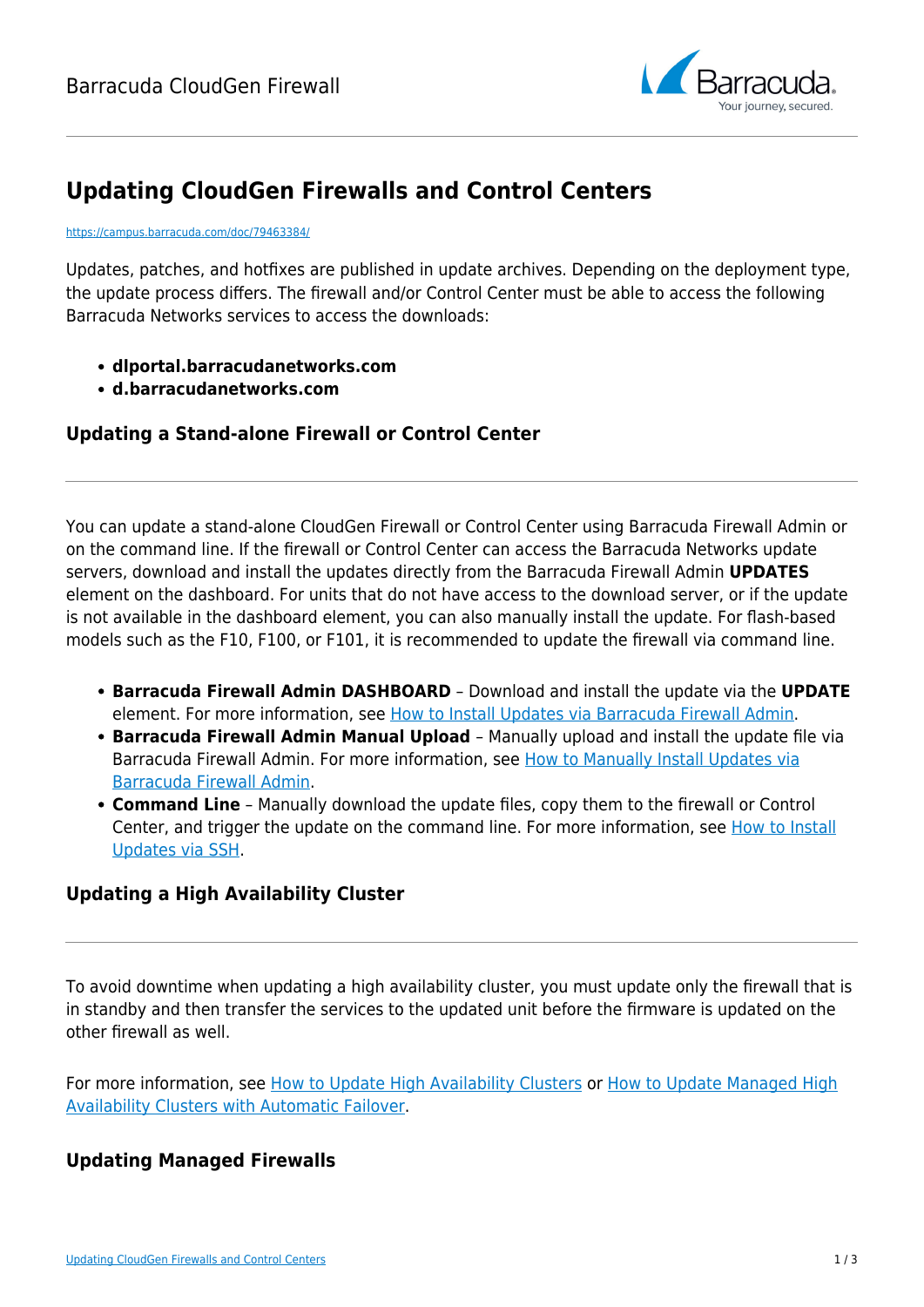

The Control Center can distribute and install updates on all its managed CloudGen Firewalls. If the Control Center has access to the Internet, all hotfixes, updates, and patches can be downloaded directly to the Control Center. If the Control Center has no Internet connection, you can also manually upload the update archives. The managed firewalls are placed in update groups. The admin can then decide to update a single firewall or an entire update group. When the update archive has been transferred to the firewall, the admin can trigger the update. Copying the update can be scheduled to be performed when it does not impact other traffic.

Since all CloudGen Firewalls in a cluster must have the same firmware version, all the firewalls in a cluster must be updated at the same time. Migrate the cluster configuration after updating the units.

For more information, see [How to Update Control Center-Managed CloudGen Firewalls](http://campus.barracuda.com/doc/79463148/) or [How to](http://campus.barracuda.com/doc/79463168/) [Update Managed High Availability Clusters with Automatic Failover.](http://campus.barracuda.com/doc/79463168/)